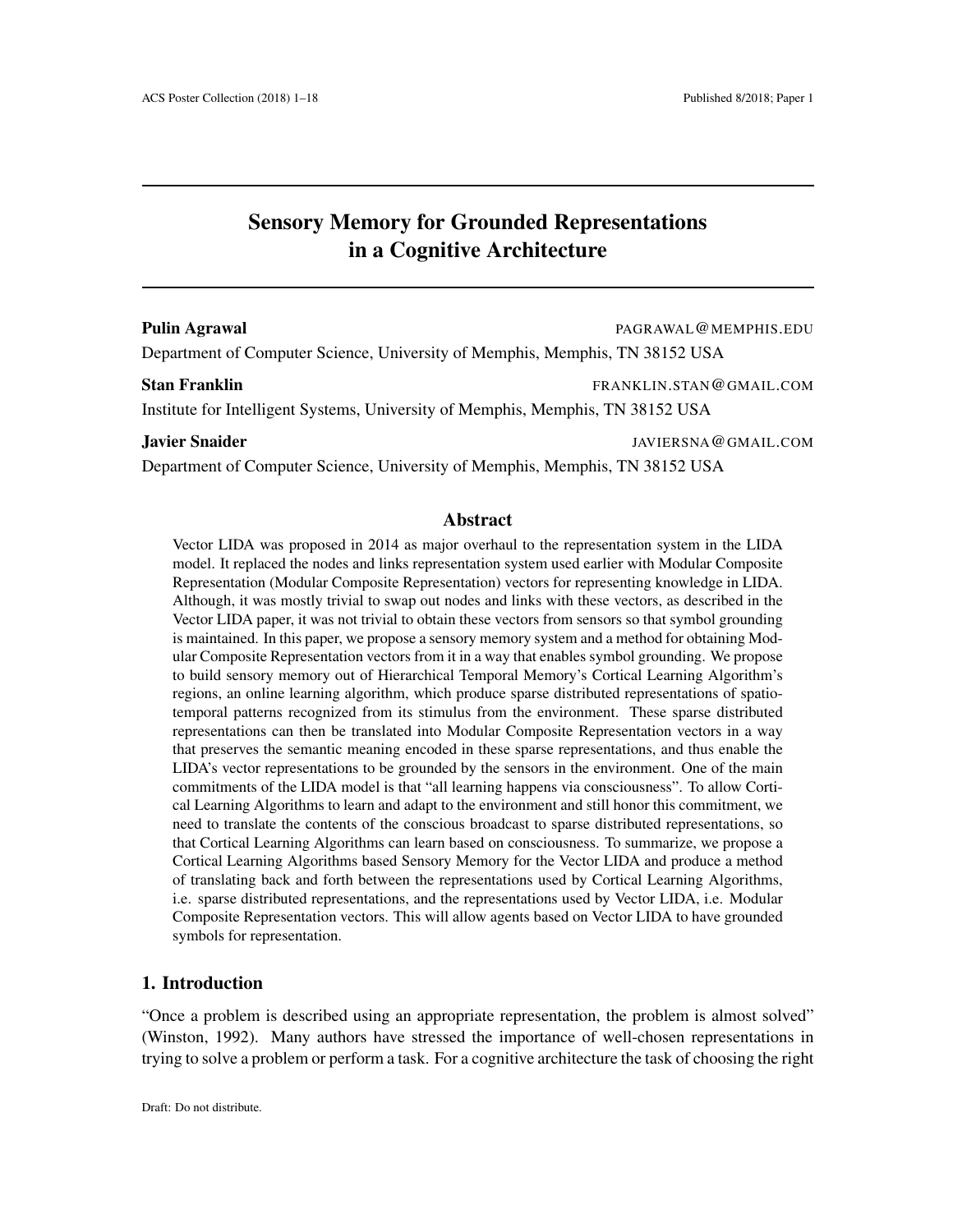representation system becomes crucial, because its agents may be expected to represent a variety of complex forms of information and to perform an equally varied set of tasks. The importance of representation for symbolic and connectionist cognitive architectures has been discussed in more detail in Franklin (1997). Sun (1999) talks about the need to integrate the two most popular forms of representations, symbolic and connectionist, to reap the benefits of both.

Many cognitive architectures choose to use a symbolic representation system because that provides a robust way to manipulate the knowledge represented by an agent and to think and talk about it for people observing the agent or interacting with it. We believe that these symbolic representations need to be grounded in the environment of the agents that are built using these cognitive architectures. If we want an agent to be able to perform well in a highly complex and dynamic environment, it is important to have symbol grounding in order to capture the dynamism of the environment. Symbol grounding is achieved by the sensory memory of a cognitive architecture. If the representations that come out of the sensory memory faithfully deliver the required complexity and dynamism from the environment to the rest of the system, we can say that the representation system of the cognitive architecture is grounded in the environment.

But it is not enough to just produce grounded representations that faithfully represent the environment. A cognitive architecture also needs to make sure that the processes and memory systems it employs are able to exploit all the needed nuances that are captured by these representations. For example, the recognition memory system must be able to recognize learned objects/concepts from representations of what the agent has sensed in the environment. Sensory memory and the recognition memory should be able to communicate seamlessly and with high fidelity so as to provide symbols in the recognition memory the expressive power of the representation to be used by other parts of the system.

Here we provide a solution to the two problems of trying to create a sort of hybrid representational system that has the benefits of both symbolic and connectionist representations and building a sensory memory that produces grounded representations that can be communicated seamlessly and with high fidelity to the rest of the cognitive architecture. We solve these problems in the context of a systems-level cognitive architecture called LIDA (Franklin et al., 2016), short for Learning Intelligent Decision Agent.

Recent advancements to the representation system in LIDA model, by the virtue of using Modular Composite Representations (Modular Composite Representations) as a part of Vector LIDA project (Snaider & Franklin, 2014b), makes LIDA a solid contender among cognitive architectures. The value of using the new representation system for LIDA was argued for in Snaider & Franklin (2014b). This new representational system makes it much more powerful by preserving all the benefits of its earlier symbolic representations in the form of nodes and links and adding a lot of processing capabilities that were not possible with nodes and link. In addition, this system makes the representations very noise robust. We feel that the earlier sensory memory system does not do justice to the augmented capabilities of LIDA model with this new representation system. The earlier sensory memory still uses nodes and links, which are not expressive enough for informationrich dynamic environments that Vector LIDA is capable of representing with the help of Modular Composite Representation vectors.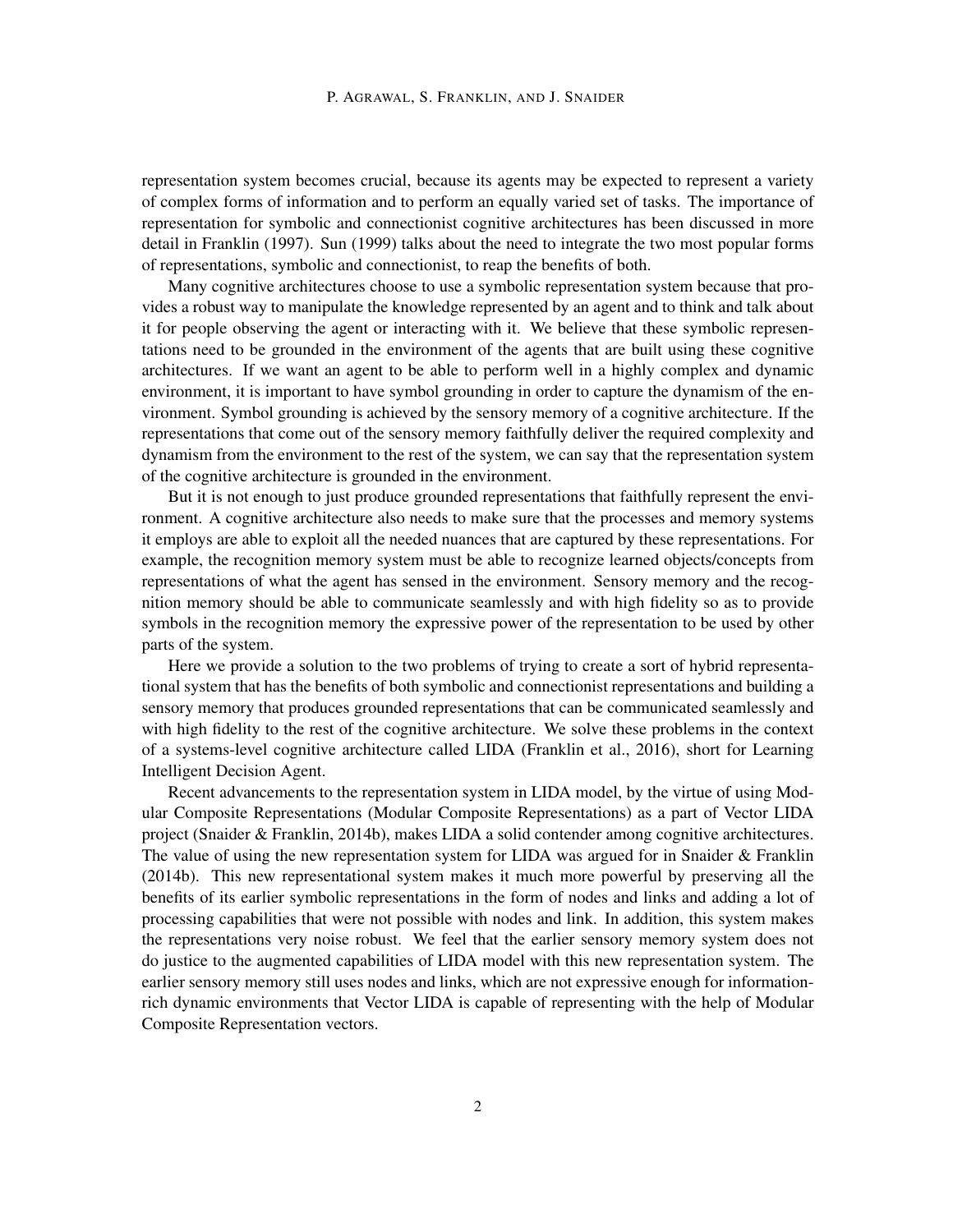In this paper, we propose a new Sensory Memory System for LIDA that compliments the new vector-based representational system of Vector LIDA by delivering richer representations than nodes and links. Sensory representations now will be in the form of high dimensional sparse distributed representations, which have greater expressive power and thus enables stronger symbol grounding. This creates a need for translation between the two types of representations, viz. Modular Composite Representation and sparse distributed representation, for the sensory memory and recognition memory to be able to communicate. In this paper, we also describe a method of doing high fidelity translation between sparse distributed representation and Modular Composite Representation vectors that preserves the richness of information during translation.

We describe the two major contributions mentioned above in the Sections 3 (HTM as Sensory Memory) and 4 (Translation Problem) respectively. Section 2 will give the reader some background about the concepts that we talk about in the rest of the paper. Section 5 describes the experiments done to validate the claim of high fidelity seamless translation between Modular Composite Representation and sparse distributed representation vectors. Section 6 will conclude with a discussion of the results and contributions of this paper.

## 2. Background

Cognition is said to be made up perception-action cycles by neuroscientists and psychologists (Cutsuridis et al., 2011; Dijkstra et al., 1994; Freeman, 2002; Fuster, 2004, 2002; Neisser, 1976). An agent (natural or artificial) samples its environment, internal or external, to initiate the process of perception; with the rest of the system employing other cognitive processes it completes the cycle by performing an action. This is what a cognitive cycle is. One important cognitive process in this cycle is attention. Attention filters for the most salient aspects of the current situation for the agent, and broadcasts them to the whole cognitive system to use as conscious content in accordance with Global Workspace Theory (Baars, 1993).

## 2.1 LIDA Model and Global Workspace Theory

The LIDA model (Figure 1) is built out of these cognitive atoms, or cognitive cycles, running in parallel in an agent. Various processes of cognition, like planning, imagining and reasoning, happen over multiple cognitive cycles. These processes are enabled by various modules working together. They work by manipulating and restructuring data during a cognitive cycle working towards the fulfillment of the agenda of the agent. For example, attention codelets produce coalitions, including salient content from aspects of the current situation, that compete for consciousness. Similarly, structure building codelets build new structures from the contents of the current situation. Each cognitive cycle is marked by the event of conscious content broadcast, which initiates learning in possibly all the various memories of the LIDA model. This will be relevant later in this paper because this is one of the main conceptual commitments of LIDA model to which we must adhere in the process of building a Sensory Memory. The commitment comes from the Conscious Learning Hypothesis (Franklin et al., 2013), and states that significant learning takes place via the interaction of consciousness with the various memory systems. This hypothesis has been argued for in detail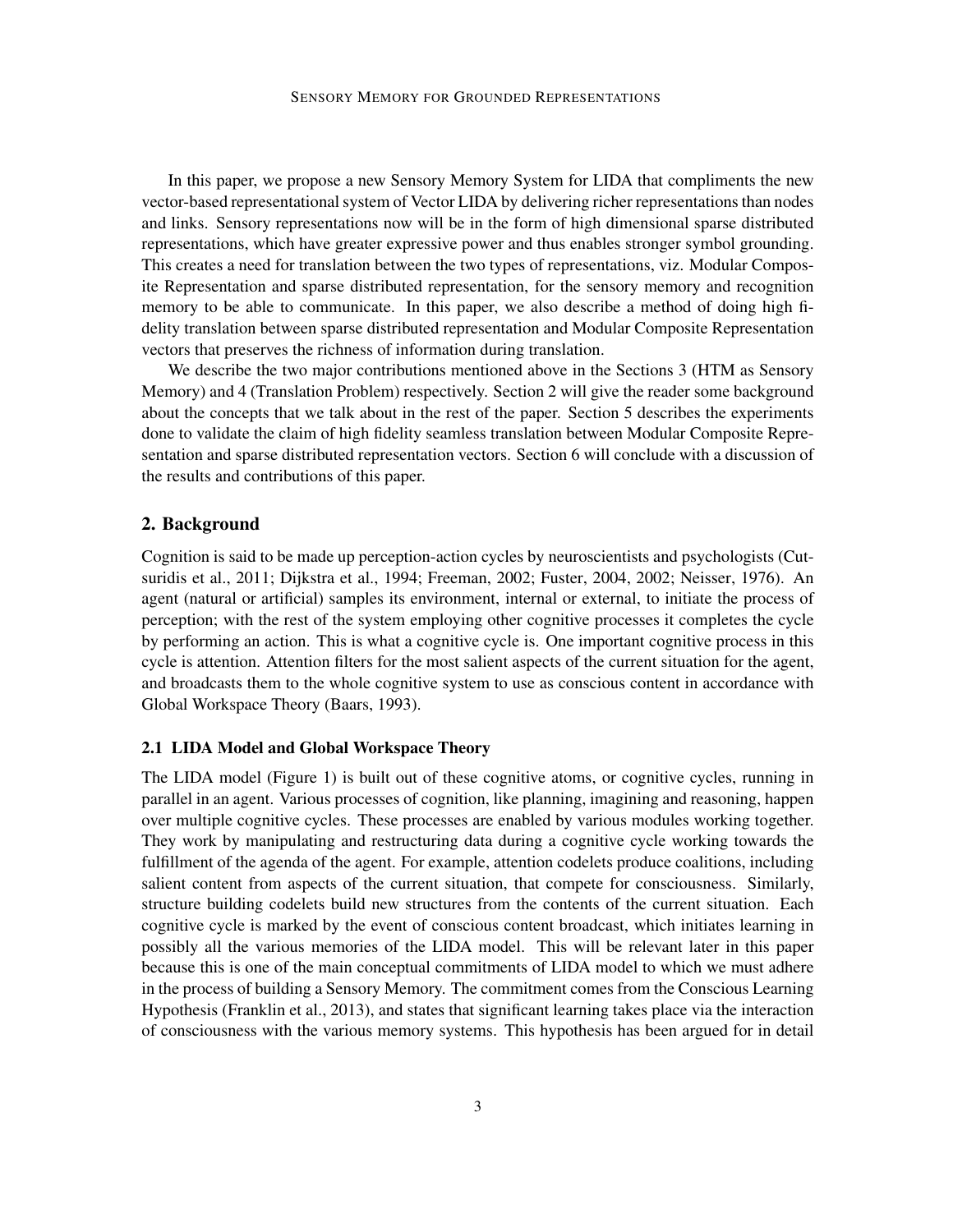

Figure 1. The Learning Intelligent Decision Agent cognitive architecture.

in Franklin et al. (2013). Consciousness refers to functional consciousness here, as opposed to phenomenal consciousness. Consciousness acts like an attention filter in LIDA.

Further details about the LIDA model are beyond the scope of this paper and can be found in the LIDA Model Tutorial (Franklin et al., 2016). In the next two sections, we discuss the two important memories in LIDA Model that are relevant for discussions in this paper.

## *2.1.1 Sensory Memory*

Sensory Memory in LIDA uses feature detectors. Feature detectors are daemons which are constantly looking for incidences of their interest in the environment. One feature detector is tasked with looking at one particular feature in the entire perceptual scene. When it detects that feature it puts a node in Sensory Memory that lasts for a few milliseconds. This node represents the feature and tells the agent that that particular feature was recently present in the environment. Since the nodes in the Sensory Memory last only a few milliseconds, it is a short-term memory.

Sensory Memory plays an important role in fulfilling the Embodied Cognition commitments of the LIDA model (Franklin et al., 2013). Embodied Cognition claims that the body as well as the brain (if it has one) of an agent is situated in an environment, and the relationship between the environment, the body, and the mind affects all cognitive processing (de Vega et al., 2012). The LIDA model adheres to Embodied Cognition by using only perceptual symbols (Barsalou, 1999). Sensory memory is directly involved in creating these perceptual symbols that faithfully represent the environment of the agent.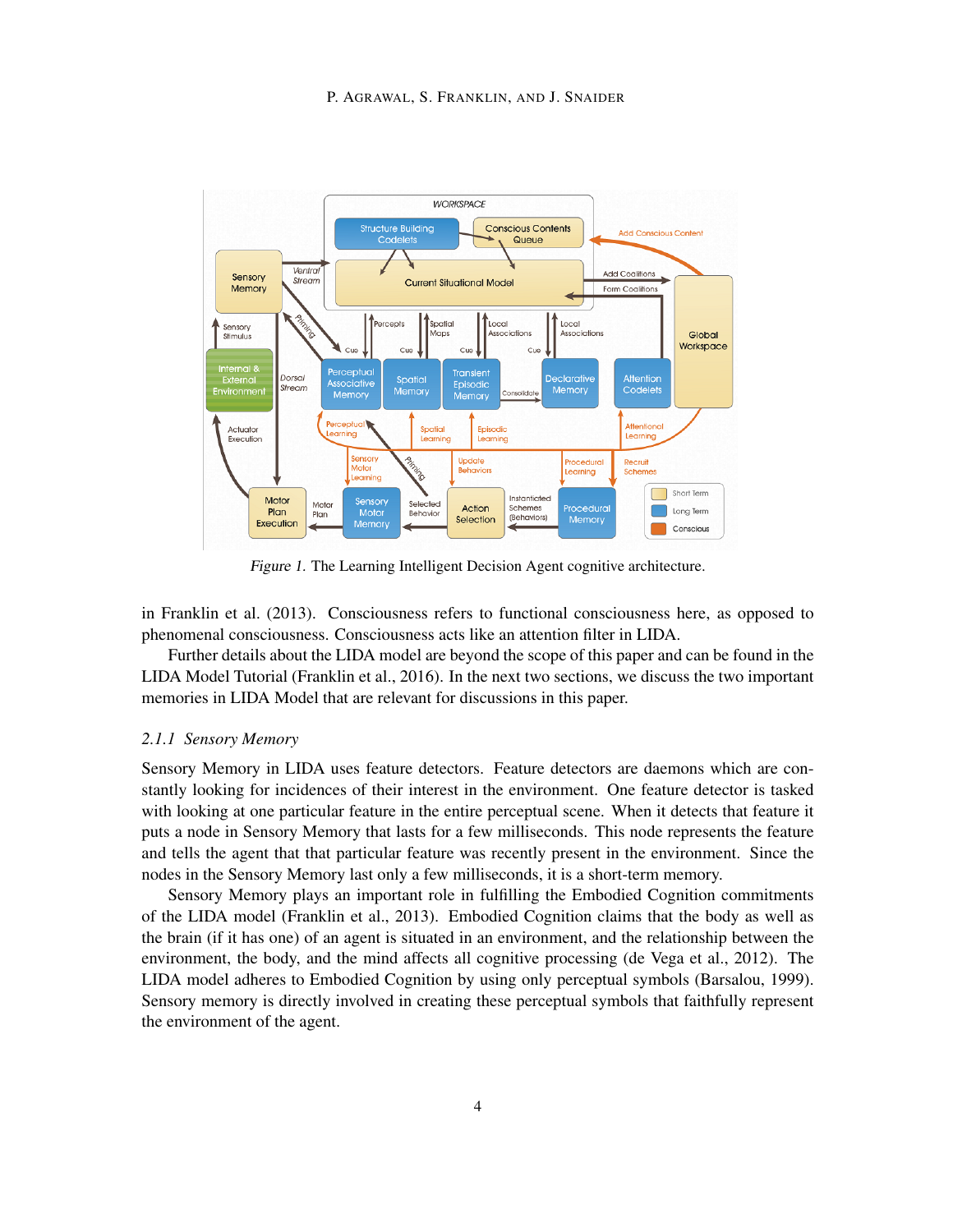

Figure 2. A node and links structure in PAM representing an event.

#### *2.1.2 Perceptual Associative Memory*

PAM is the recognition memory of LIDA. It uses nodes and links to represent information. Nodes represent features, objects, feelings, actions, events, categories etc. Links represent relations between these nodes, like feature-of, causation, category membership etc (see Figure 2). These are the things an agent has learned to recognize in its environment, and their relevant relationships to one another. Structures in PAM can be accessed by cues from the Current Situational Model (see Figure 1). They are activated from other PAM nodes or from Sensory Memory. This allows the agent to form percepts from the sensory stimulus that are then sent back to Current Situational Model to enable the agent to have a better understanding of the current situation that it is in with regard to its internal and external environment.

### 2.2 Vector LIDA

Vector LIDA was presented as a major overhaul of the representation system of the LIDA model. It uses high dimensional Modular Composite Representation (Modular Composite Representation) vectors, instead of nodes and links as previously described. These Modular Composite Representation vectors are stored in Integer Sparse Distributed Memory (Snaider et al., 2013), which is a modified version of Kanerva's (1988) Sparse Distributed Memory, for storing integer vectors instead of binary vectors. There are several advantages to using Modular Composite Representation vectors for representation, and ISDM for memory. It enhances the learning mechanisms, improves scalability and provides better integration with episodic memory and sensory memory. For more details on that and other benefits please refer to the Vector LIDA paper (Snaider & Franklin, 2014b).

Since Vector LIDA is based on representing information using Modular Composite Representation vectors and processing these vectors, we briefly describe Modular Composite Representation vectors in the following section.

## 2.3 Modular Composite Representation Vectors

Modular Composite Representation (Snaider & Franklin, 2014a) vectors are long integer vectors. They are similar to Spatter Code (Kanerva, 1994) in its properties, where Spatter Code uses binary vectors. Modular Composite Representation is a reduced description model. This means that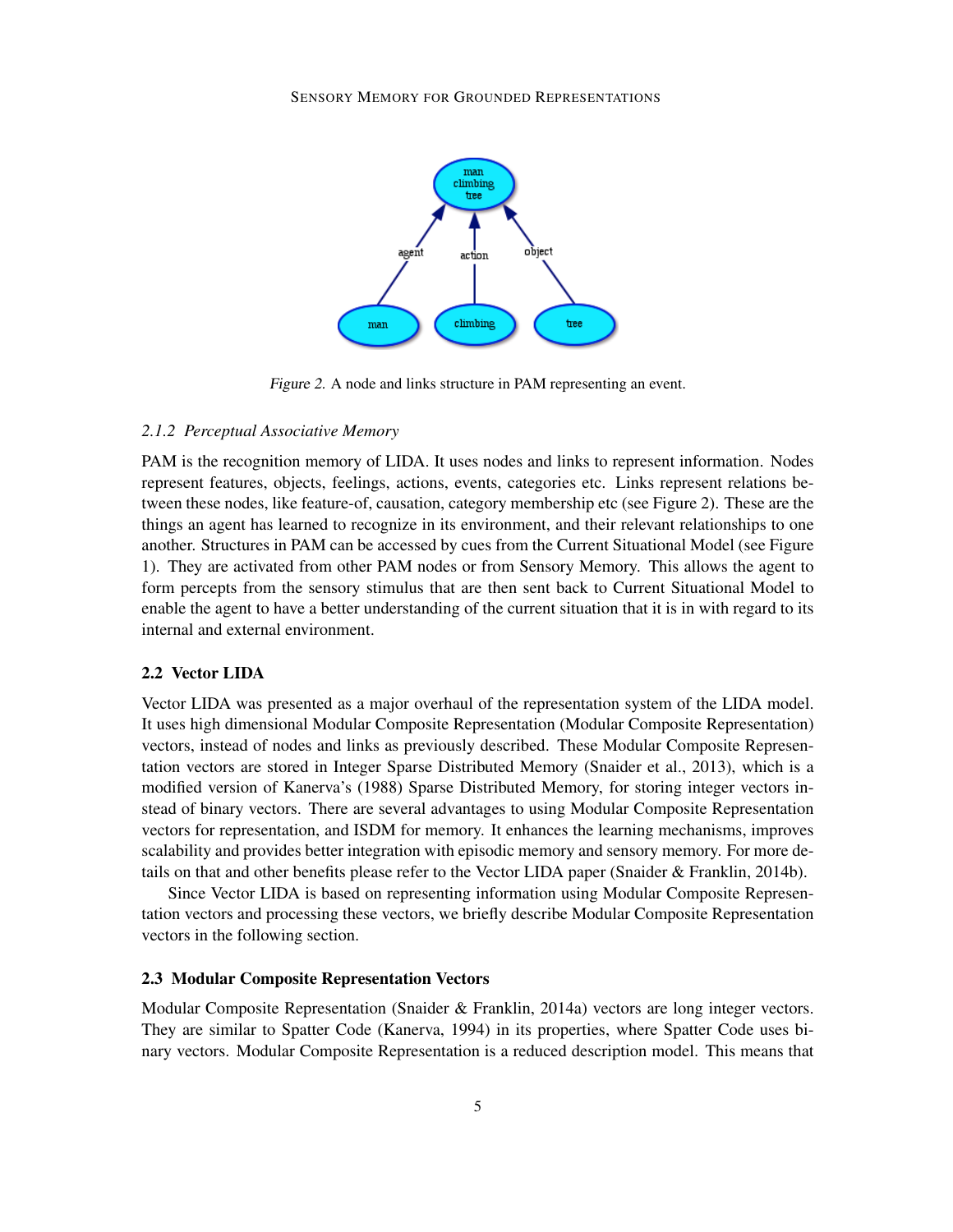complex representations can be compressed/reduced into one vector, and can be reconstructed out of this vector when needed. The interesting thing to note here is that each of the components of the complex representation is itself a long vector of the same dimension as the compressed vector. The following paragraphs provide a little more technical description of Modular Composite Representation vectors.

A system using Modular Composite Representation vectors defines the size of the vectors it is going to use, which remains constant for that system's lifetime. Every Modular Composite Representation vector has that many dimensions, where each dimension can take a value from a defined range of integer values, for example, (0, 1, ..., 15) (Aggleton & Pearce, 2001). More formally, a Modular Composite Representation vector is a vector in a multidimensional space,  $v \in \mathbb{Z}_r^n$ , where  $n$  is the number of dimensions of the space and  $r$  denotes the range of integer values for each dimension.

Two basic operations defined on these vectors are Binding and Grouping. These are important concepts to understand for getting a grasp on the translation between sparse distributed representation and Modular Composite Representation vectors.

• Binding is like a multiplication operation, symbolized by  $\otimes$ . It is defined as the modular sum in each dimension. It works like the bitwise XOR for binary vectors. For example, multiplying vectors  $X, Y \in \mathbb{Z}_{16}^n$  to get integer vector  $Z = X \otimes Y$ , if the dimension i in X and Y has values 11 and 14 respectively, then in the resulting dimension in  $Z$ ,  $Z_i$  will be 9. Formally,

$$
Z_i = mod_{16}(X_i + Y_i)
$$

The unbinding operation can thus be defined as the modular subtraction in each dimension or binding the first operand to the complement of the second operand  $X = Z \otimes Y^{-1}$ . The complement, or the inverse vector, in this model is such that each dimension in  $Y^{-1}$  is the complement of that value in the same dimension. Continuing our previous example each dimension in  $Y^{-1}$ would be,

$$
Y_i^{-1} = mod_{16}(16 - Y_i) = 16 - Y_i
$$

Two important properties of this operation are that

- It is associative, commutative and distributive over the sum or grouping operation.
- It produces a vector that is very different from the operands. Almost always orthogonal.
- The grouping operation is like finding a resultant vector of two vectors, symbolized by  $+$ . To describe more formally, for each dimension we place the values of that dimension for each operand as an equivalent vector on a circle as shown in Figure 3. For example, the equivalent vector for the value 0 is  $(0,1)$ , 4 is  $(1,0)$ , 8 is  $(0,-1)$ , 12 is  $(-1,0)$ . The sum operation for each dimension will be the resultant vector of the equivalent vectors of all operands for that dimension after normalization and rounding to the closest equivalent vector corresponding to an integer. For example in Figure 3, the normalized result of equivalent vectors for 3 and 7 is 5. Another example in Figure 3 demonstrates rounding. When we add the three equivalent vectors 0, 7 and 13 the result is 14 after rounding. The most important property of the grouping operation is that the resulting vector is similar to each of its operand vectors.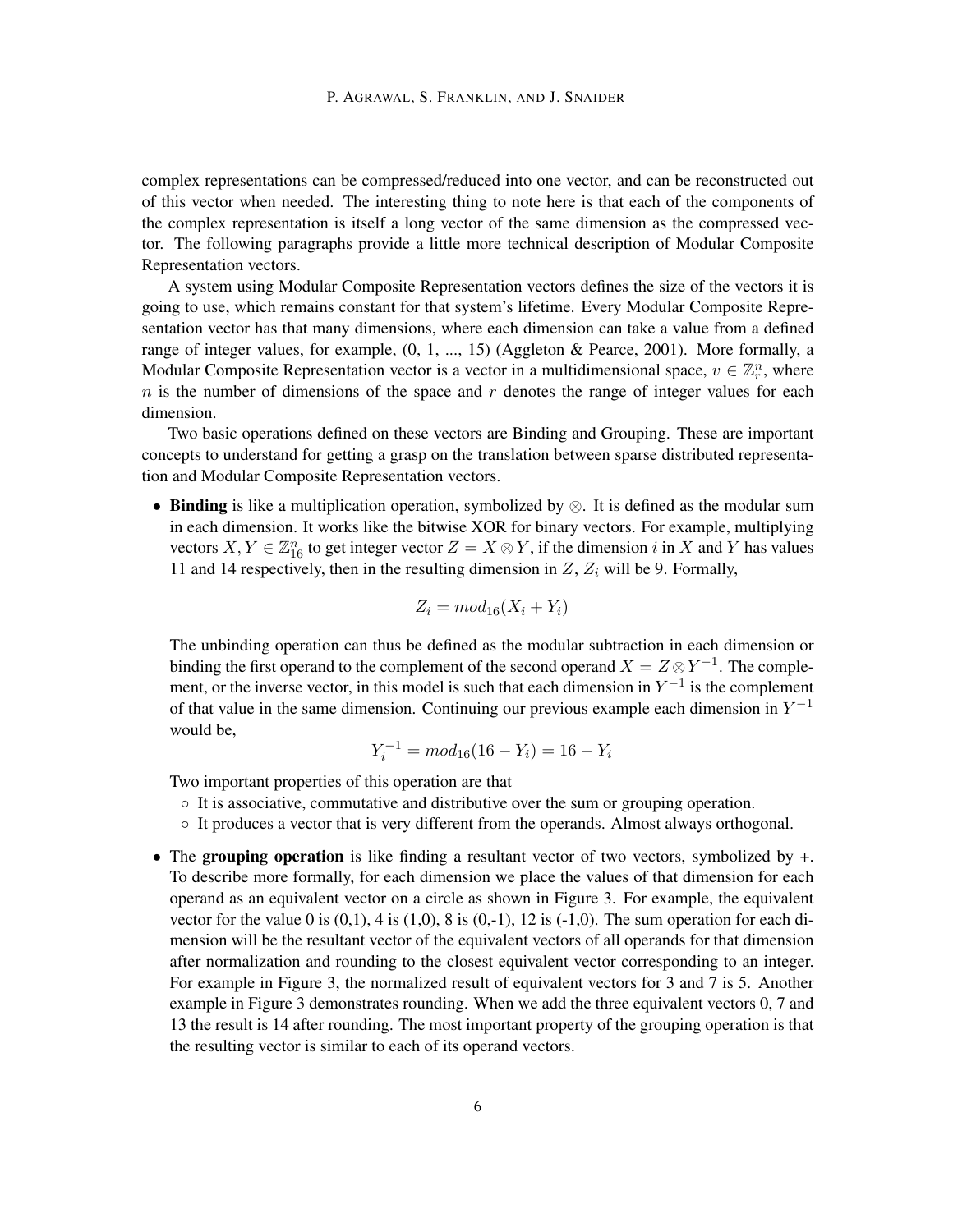

Figure 3. Finding the equivalent vector for a value of a dimension.

These properties of the binding and grouping operations allow Modular Composite Representation vectors to act as reduced descriptions. A reduced description can be created from a collection of attributes and their names. For example, from two attributes shape and color, we can create a reduced description of a "red circle". If we have vectors representing *Shape, Color, red* and *circle*, this can be done by using binding and grouping operations as follows:

$$
F = [circle \otimes Shape + red \otimes Color]
$$

This is a useful reduced description only if we can recover the components that created  $F$ . This can be done if we use an Integer Sparse Distributed Memory to store these vectors. We will continue this example to show how to recover vectors from a reduced description using an ISDM, after we introduce ISDM in the next section.

#### *2.3.1 Integer Sparse Distributed Memory*

Integer Sparse Distributed Memory (ISDM) is like Kanerva's Sparse Distributed Memory (SDM), but it is used to store high dimensional integer vectors, for example, Modular Composite Representation vectors. Like SDM it is an auto-associative memory. For details on the functioning of ISDM, please refer to Snaider (2012). ISDM consists of a fixed number of hard-locations where vectors can be stored. A hard location is a point in the multi-dimensional space representing an integer vector, a point of the kind that this memory will eventually store. These hard locations are distributed uniformly randomly over the vector space. A vector is written in all the hard-locations that are within a critical distance from that vector. Since a vector is written in multiple locations it is noise robust. Also, when we try to read a previously written vector from the memory we do not need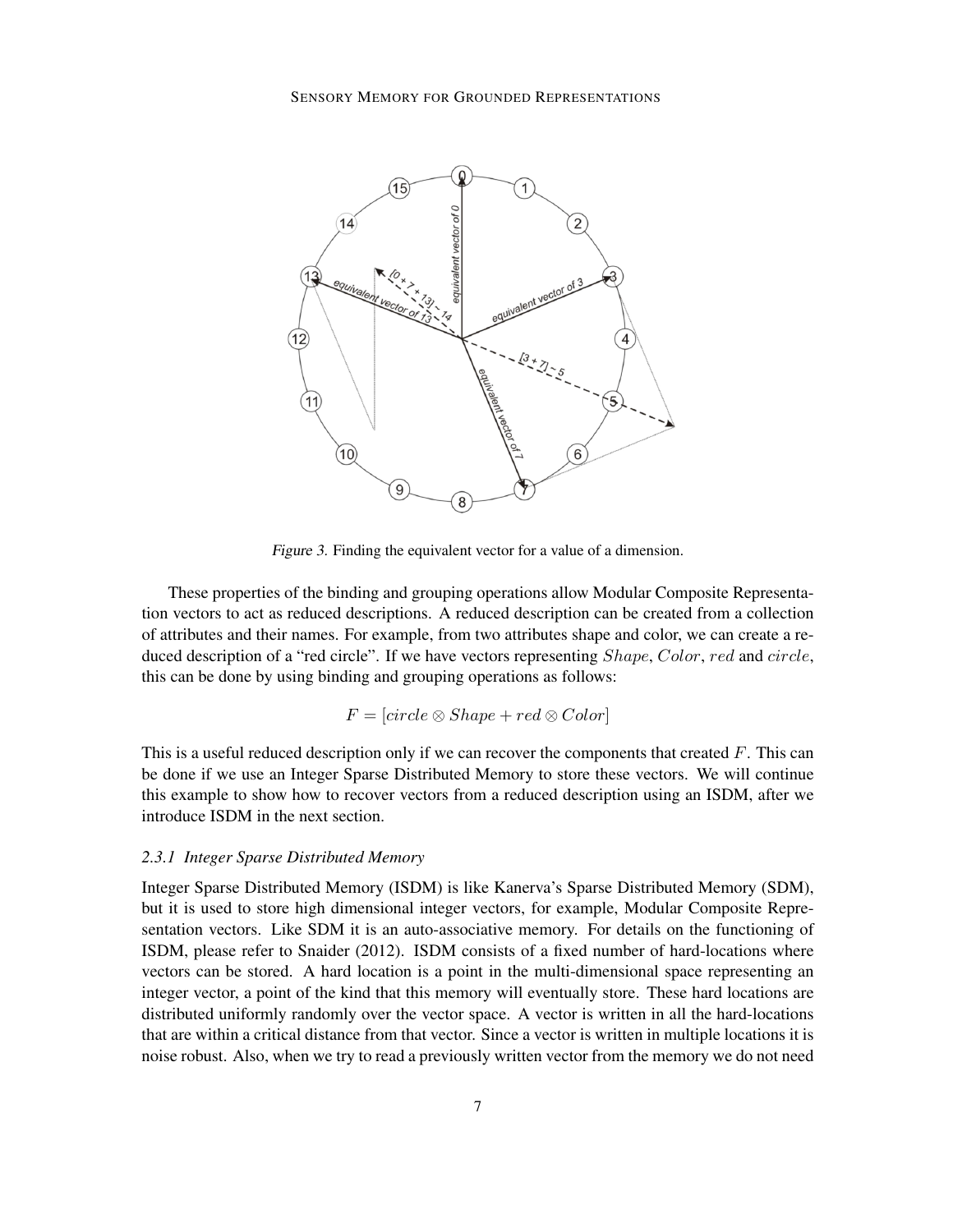the exact vector to effect the read. A noisy version of the vector can be given to ISDM, which works like a cleanup memory. Since the noisy vector is like the vector we want to read, ISDM will look in approximately the same vicinity as it used to store the non-noisy vector, to find hard-locations to read this vector from. ISDM performs a kind of polling from all the hard locations that it finds within the critical distance to produce the vector that was originally written. The resulting vector is less noisy because of the polling. ISDM can then repeat this process until convergence to obtain the cleaned up or non-noisy vector. This is how we can read the original vector using a noisy version of that vector.

#### *2.3.2 Reduced Descriptions*

In Section 2.3, we created a reduced description of a "red circle" using red, circle, Shape and Color vectors as:

$$
F = [circle \otimes Shape + red \otimes Color]
$$

A reduced description has a role filler type structure, where Color and Shape are the roles and red and  $circle$  are corresponding fillers. For  $F$  to be a useful reduced description of "red circle" we need to be able to retrieve the attributes of the "red circle" from the vector  $F$ . We can do this using the method of probing as described in the following section.

#### *2.3.3 Probing*

Probing is the processes of checking to see if a reduced description vector contains the probed vector as a component.

For reduced descriptions created by the binding operation, this is done by binding the reduced description with the inverse of the role vector (unbinding). The result of this process is the filler and noise. This noise can be removed by using cleanup memory to retrieve the actual filler, if we have all the vectors stored in an ISDM. For example, if we want to check the shape of the "red circle" we could probe its reduced description with the inverse of Shape.

$$
F \otimes Shape^{-1} = [circle \otimes Shape \otimes Shape^{-1} + red \otimes Color \otimes Shape^{-1}]
$$

Color, Shape<sup>-1</sup> and red, when bound, produce noise, and Shape and Shape<sup>-1</sup> when bound cancel out, so we get:

$$
F \otimes Shape^{-1} = [circle + noise]
$$

This noise can be removed by reading this resulting vector from a cleanup memory, so we come full circle. If F is probed with a role that was not a component, to begin with, then all we get is noise, which results in an unsuccessful read operation from the cleanup memory.

For reduced descriptions created by grouping operations, probing is done by checking the dis $t$ ance<sup>1</sup> of the probed vector from the group vector. If the distance between a group vector and the probe vector is less than a threshold, we can say that the group vector was grouped/composed using the probe vector. This is possible because the group vector is similar to all of its component vectors.

<sup>1.</sup> Distance between two Modular Composite Representation vectors is defined as an extended Manhattan metric which accounts for the modularity of dimensions.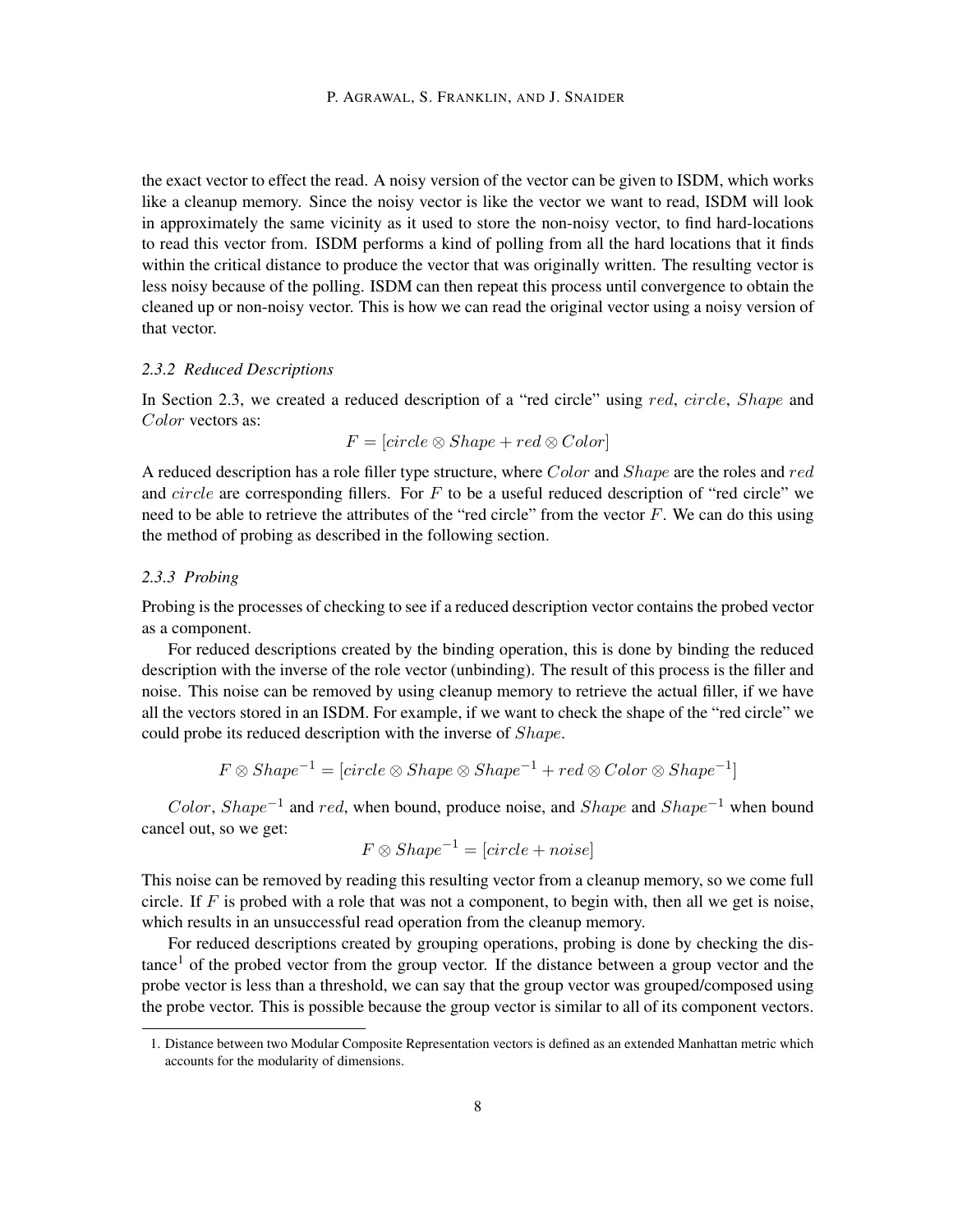Thus, the distance between the group vector and any of its components is less than the distance between any two random vectors. Formally, for a vector  $G$  with components  $A$  and  $B$ ,

$$
G = [A + B]
$$
  

$$
distance(G, A) < Threshold
$$
  

$$
distance(G, B) < Threshold
$$
  

$$
distance(G, X) \geq Threshold,
$$

*where,*

X *is any random Modular Composite Representation vector.*

Snaider (2012) has this threshold as the *Indifference Distance* of this Modular Composite Representation space, where *Indifference Distance* is defined as the distance between any two random vectors in this Modular Composite Representation space.

### 2.4 Hierarchical Temporal Memory

Hierarchical Temporal Memory is a spatio-temporal pattern recognizer capable of online learning, proposed by Hawkins et. al. (2011). It is inspired by the computations in the layers of the neocortex in the brain (Hawkins et al., 2009). It uses activity of a region of columns to represent a given input. It employs sparse distributed representations for representing input. This means that for any given input only a few of the columns, out of thousands, in a region are active, typically 2% to 5%. Sparse representations provide a lot of benefits for representation of a domain of inputs. They are noise robust. They also allow a lot of freedom and flexibility with which to encode the similarity between inputs. Thus, it is very expressive. For more details please refer to Hawkins et al. (2011).

### 2.5 Problem Elaboration

We need to build a Sensory Memory for LIDA that will allow us to leverage the greater expressive power of the Modular Composite Representation vectors used in the Vector LIDA system, to replace the earlier simpler feature detectors used so far in the Sensory Memory. For future Vector LIDA based agents, we can use HTM Regions to build the Sensory Memory. Each HTM Region will be responsible for sensing an aspect of the environment. For example, one region can be used to sense the location of the agent from a GPS sensor, another region can be used to sense the motor commands of the gripper of an arm of the agent. All the benefits of using HTM Regions for this task is explained in the next section.

We face a few challenges in building the Sensory Memory out of HTM Regions. The first challenge is that the representations coming out of HTM Regions are sparse distributed representations, whereas the rest of the system in Vector LIDA is going to use Modular Composite Representation vectors. Therefore, we need to be able to translate sparse distributed representation vectors into Modular Composite Representation vectors. We need to do this in such a way that we do not violate the embodied cognition commitment of the LIDA model. We can do this only by preserving the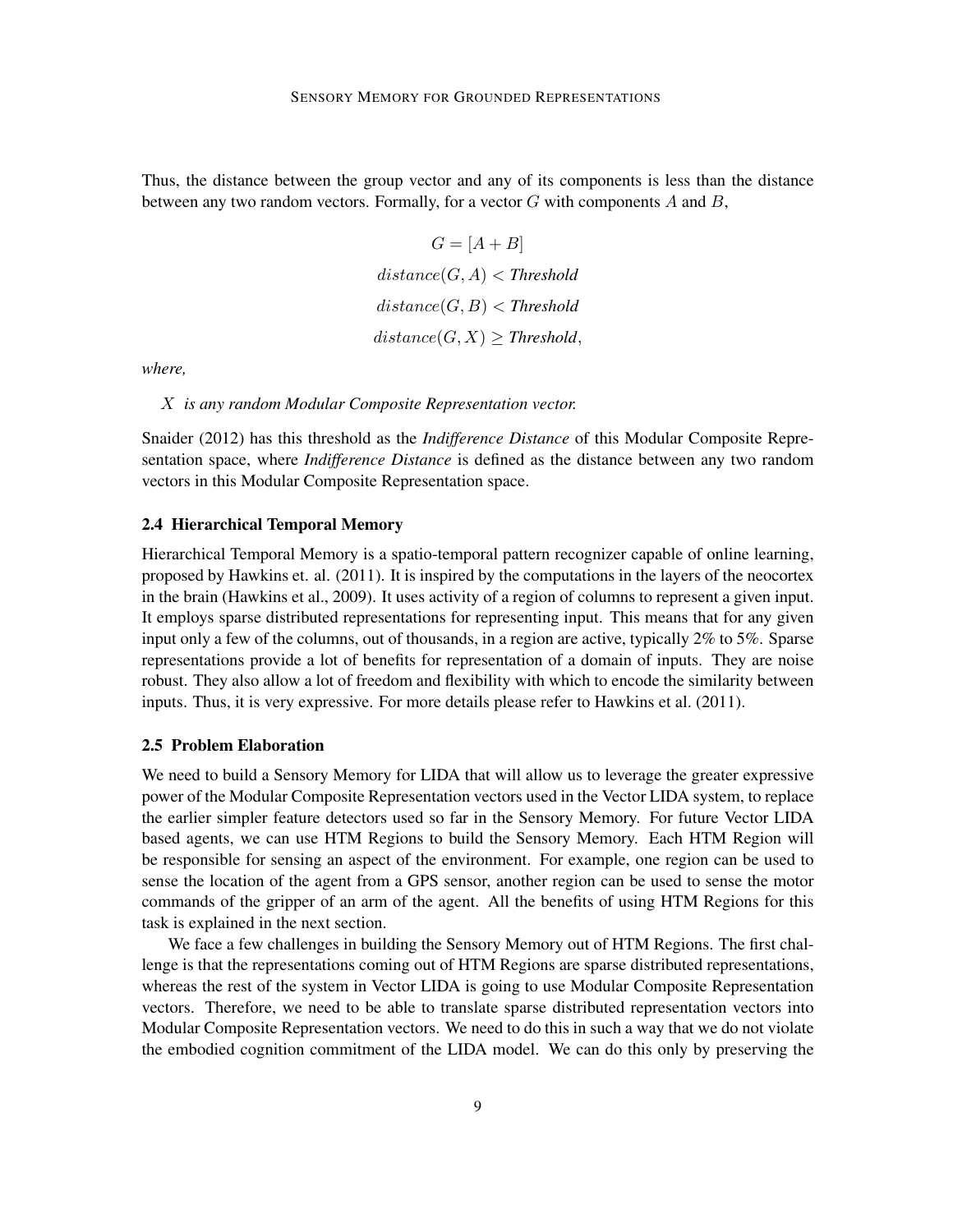meaning and expressiveness of the sparse distributed representations during translation so that the rest of the system can understand its environment effectively. Thus, the translation will not violate embodied cognition.

The second challenge is that we need to allow HTM Regions to employ online reinforcement learning. This is a challenge because if we want to allow HTM to learn during the lifetime of an agent we need to adhere to the Conscious Learning commitment of LIDA model, as mentioned in Section 2.1. To allow conscious learning we will only let HTM learn from the contents of the conscious broadcast. In Vector LIDA the conscious broadcast will consist of one or more Modular Composite Representation vectors. We need to be able to retrieve the lowest level sensory content from these vectors, and further translate them into sparse distributed representations, so that Sensory Memory Module can map these sparse distributed representations to the respective regions and columns, and perform reinforcement learning accordingly.

# 3. HTM as Sensory Memory

We want to build a Sensory Memory that can deliver information-rich representations to PAM so that Modular Composite Representation based systems of Vector LIDA can exploit Modular Composite Representation's power of representation, and thus allow the agent to better deal with complex and dynamic environments.

LIDA's Sensory Memory can use HTM Regions as feature detectors. We can envision an agent having multiple HTM Regions to sense a variety of aspects of its environment. Even though HTM is not the state of the art in image processing and computer vision, as it improves it can be used to directly sense the environment through a camera. It has been shown to work for a video game environment on ray cast image data by Sungur (2017). For now, it can still be used for simpler agents by doing edge detection and image segmentation in a pre-processing step and feeding in the segmented filtered image as input to an HTM Region to detect shapes. Another HTM Region can be employed to detect colors in the segmented filtered image. Benefits of doing this include that similar shapes and similar colors will have similar representations created by HTM Regions. A big advantage of using HTM based regions is that they are agnostic of the input modality. We do not need to hand-craft the feature detectors for every feature and every modality. Unlike many other neural network models, they employ online learning. Depending on the need of the agent, HTM can be setup to extract as much granular information from the input as needed. For example, it can be setup so that it can detect Red and Pink to be similar colors, or very different, as needed by the agent.

The current implementation of HTM employs Encoders to feed data into the HTM. Encoders are a preprocessing layer for the input. Numenta has created Encoders for various type of data like Scalar, Category, Date, Coordinate, Geospatial Coordinate etc<sup>2</sup>. An agent needing to understand its acceleration (a three-tuple Coordinate) from its accelerometer sensor, or its location (a Geospatial Coordinate) from the GPS sensor, can use these encoders to sense from its environment. Here too we can reap the benefits of similarity in input from the HTM's pattern recognition. An acceleration of similar magnitude or direction will have a similar representation by HTM. For example, an accel-

<sup>2.</sup> Available at https://github.com/numenta/nupic/tree/master/src/nupic/encoders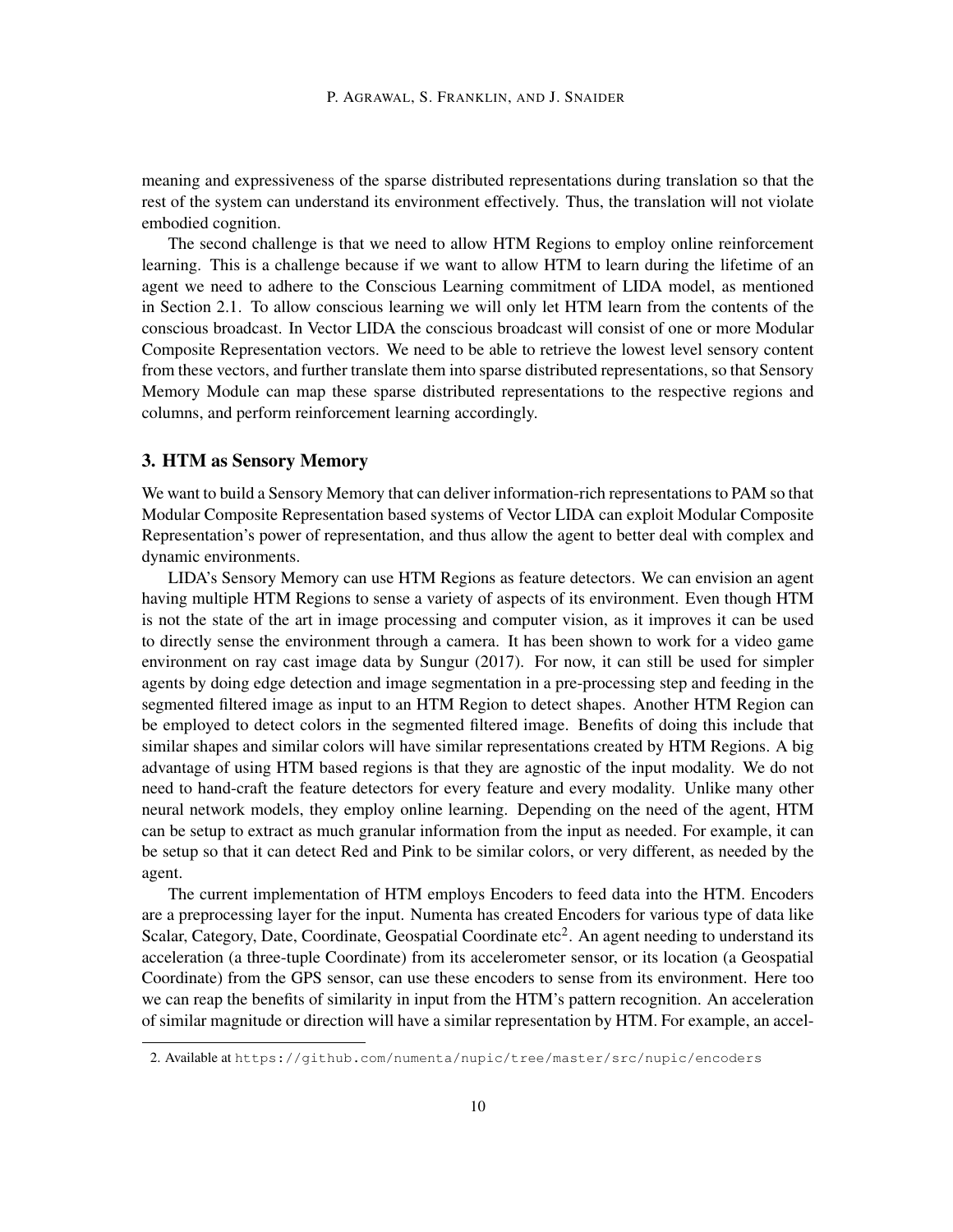eration due North will have similar representation to an acceleration due Northwest, but completely different representation to one due West. A location near to another location will have a similar representation, and these are tunable by the parameters of these Encoders to suit the needs of the agent. In this way, we can have HTM sense a variety of attributes of the environment for an agent with a high degree of control on the expressiveness.

It is important to note that the LIDA model is a conceptual framework and that agents are specific implementations crafted from this framework, utilizing some or all the concepts available in the framework. An agent can use many different HTM Regions based on its need, and the HTM Regions will be configured so that it can deliver representations that are relevantly information-rich for its purposes.

The proposed HTM based Sensory Memory allows for flexibility between how much prelearned structures are needed and how much can be learned. If we need some pre-learned structures, we can train an HTM Region before using it for the agent in the same, a simulated or a similar environment. If we need it to learn everything from scratch while living in the environment, we can use untrained HTM Regions.

## 4. Translation Problem

Sparse distributed representations produced by HTM Regions and Modular Composite Representations, used for representations in LIDA, are both high dimensional vectors but are very different in nature. Sparse distributed representations are sparse binary vectors, in which only a few dimensions have 1s and rest are 0s. Modular Composite Representations are integer modular vectors, in which each dimension can have an integer value between a specified range. HTM Regions will represent a stimulus in the form of sparse distributed representations. PAM needs to use these sparse distributed representations to start recognizing relevant objects/percepts in its environment. Since PAM is built out of Modular Composite Representation vectors, we need to create Modular Composite Representation vectors out of sparse distributed representations produced by HTM Regions, so that PAM can use them meaningfully for recognition. This means that similar sparse distributed representations should produce Modular Composite Representation vectors that are close in Modular Composite Representation vector space. Thus, their similarity, and therefore meaning, in Modular Composite Representation vector space is preserved.

We need to create these Modular Composite Representation vectors in such way that we can get the sparse distributed representation vectors back from the Modular Composite Representation vectors. We need to do this because of the conscious learning commitment of LIDA model. Since the HTM Region employs online learning, if we want the HTM Regions in Sensory Memory to learn during the lifetime of the agent, we need to adhere to the conscious learning commitment, as also mentioned in Section 2.5, and provide only the contents of conscious broadcast for its use for learning. The contents of the conscious broadcast from a Vector LIDA based agent will be in the form of one or more Modular Composite Representation vectors. We need to retrieve the sensory content (in the form of sparse distributed representations) from these Modular Composite Representation vectors, and give it to the respective HTM Region from whence it came, for the HTM Region to be able to learn from it.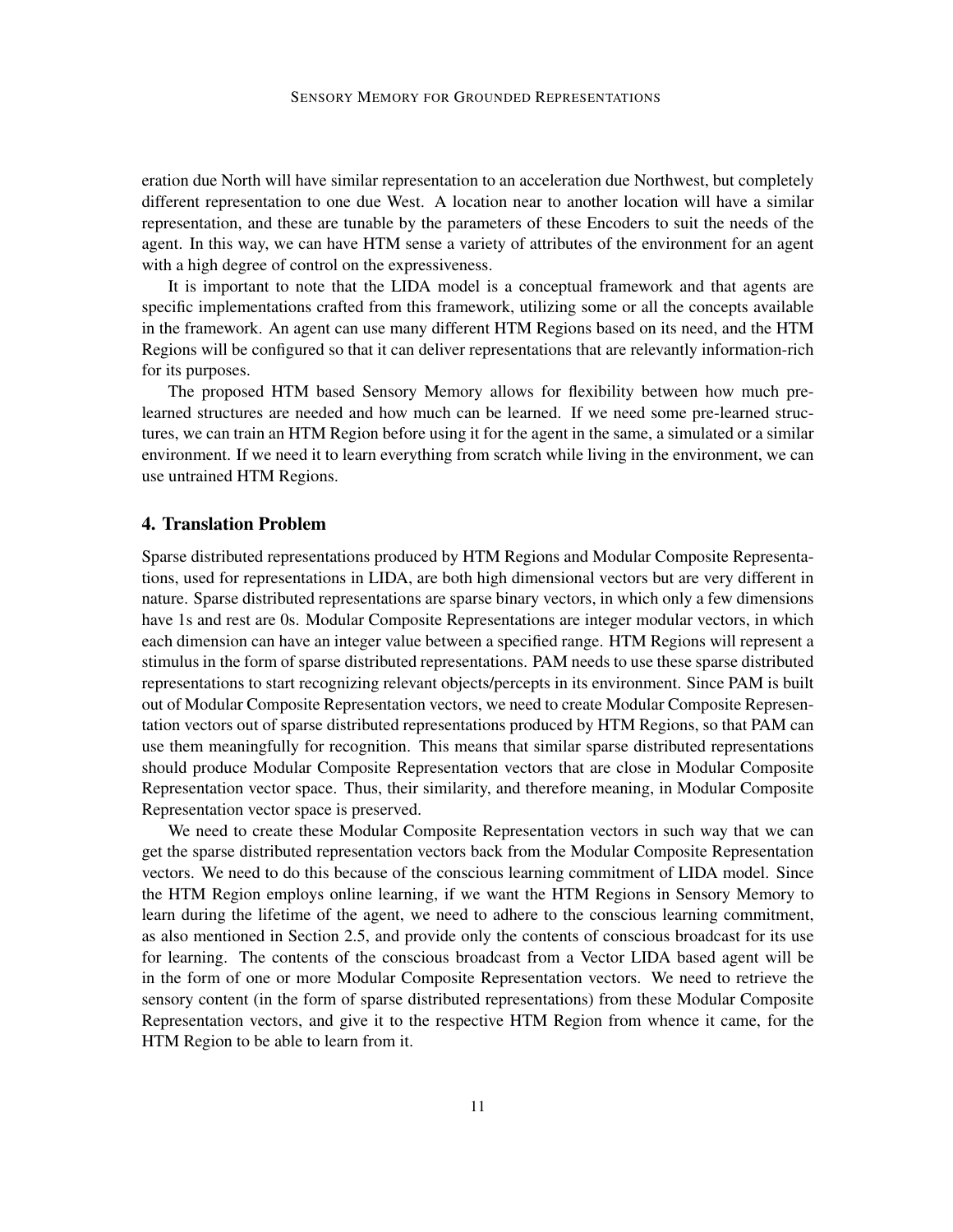

Figure 4. Projected vector of X is Y. Where Y is the sum (as defined by grouping operation) of all the Modular Composite Representation vectors  $M<sup>i</sup>$  where sparse distributed representation vector  $X<sub>i</sub>$  has a 1, as shown by blue boxes. The orange box shows the abstract random projection matrix  $R_{k \times d}$ .

Thus, the translation problem is a two-part problem of translating sparse distributed representation vectors to Modular Composite Representation vectors in such a way that they preserve their meaning upon translation, and they can be later retrieved back for learning in HTM Regions if needed. We first describe the solution to translating a sparse distributed representation vector to a Modular Composite Representation vector in the next Section 4.1. In the following Section 4.2, we describe how to get sparse distributed representations from Modular Composite Representation vector based conscious contents.

#### 4.1 Sparse Distributed Representation to Modular Composite Representation

The inspiration for the solution of the problem of trying to convert sparse distributed representation vectors to Modular Composite Representation vectors comes from a technique in mathematics called Random Projection (Bingham & Mannila, 2001). Random projection gives us a method of projecting a high-dimensional vector space to a lower dimensional vector space, in a way which approximately preserves the distances between the points, as determined by the Johnson-Lindenstrauss lemma (Dasgupta & Gupta, 1999). In random projection, the original d-dimensional data is projected to a k-dimensional ( $k \ll d$ ) subspace through the origin, using a random  $k \times d$  matrix R, where every column is orthogonal to all other columns. If the original data of  $N$  points is in matrix  $X_{d\times N}$ . Then we get the projection  $P_{k\times N}$  as:

$$
P_{k \times N} = R_{k \times d} \times X_{d \times N}
$$

Here, we store our sparse distributed representations in the matrix  $X_{d\times N}$ , where d is the dimensionality of the sparse distributed representation and  $N$  is the number of sparse distributed representations we want to translate. We generate the random  $R_{k \times d}$  matrix, per HTM Region, by generating d random Modular Composite Representation vectors, of the size defined to be used in the agent, here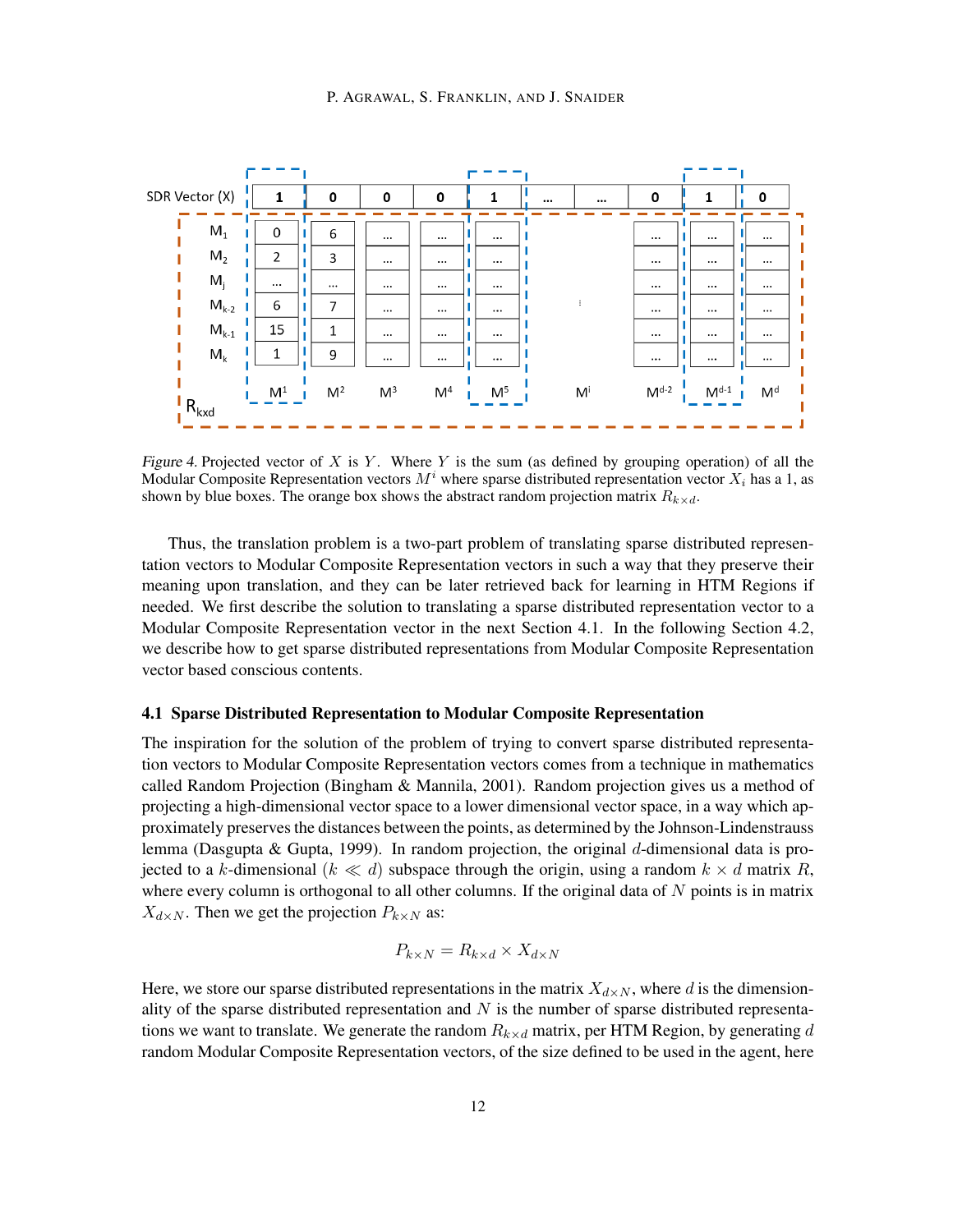k. Since it is a property of random Modular Composite Representation vectors that they are orthogonal to each other, we satisfy the requirement of generating an appropriate R. Thus, by multiplying the matrices and using the modular addition within a dimension as described in the grouping operation, we can get the resulting projected data in Modular Composite Representation vector space in  $P_{k\times N}$ , in the form of N k-dimensional Modular Composite Representation vectors.

Abstractly we can describe this process of translation as treating each dimension of a sparse distributed representation vector as a feature and generating a random Modular Composite Representation vector for each feature. This random Modular Composite Representation vector represents its feature in Modular Composite Representation space. Now, whenever we get a sparse distributed representation with some features active, we generate a Modular Composite Representation vector with the grouping of all the Modular Composite Representation vectors that represent all the active features, as shown in Figure 4. For a sparse distributed representation vector  $X$  we generate a projected vector Y using  $M$ , where  $M$  is a set of randomly generated Modular Composite Representation vectors one for each dimension in X indexed by i as  $M^i$ , as:

$$
Y = \sum_{i \in I} M^i,
$$

*where,*

#### I *is the set of indices of dimensions in* X *with an active bit and*

#### Σ *is the grouping operation.*

We need to be able to distinguish between Modular Composite Representation vectors generated by sparse distributed representations from two different HTM Regions co-existing in an agent. For this reason, we generate a random Modular Composite Representation vector and assign it to each region, as a Modular Composite Representation vector representing that region. Once we translate a sparse distributed representation we can bind (using the binding operation defined in Section 2.3) the resulting Modular Composite Representation vector with the Modular Composite Representation vector assigned to the region from which the sparse distributed representation came from. Now, the resulting vector is ready to be used by PAM. Optionally, we can also additionally bind it to a Modular Composite Representation vector that represents the sensory modality which the HTM Region is looking at. For example, we may have multiple HTM Regions employed for each of the various modalities of the agent like visual, auditory, motor, internal environment etc.

### 4.2 Modular Composite Representation to sparse distributed representation

A LIDA based agent will get a Modular Composite Representation vector or a group of Modular Composite Representation vectors from each conscious broadcast. A Modular Composite Representation vector will be a reduced description of some kind. We can use the unbinding probing operation to determine if the vector has any content from any of the HTM Regions in that agent. We retrieve the filler from any successful probes with any HTM Regions. Once we get the filler for an HTM Region we can then use the grouping probe operation using all  $M<sup>i</sup>$  vectors as probes one by one. The  $M<sup>i</sup>$  vectors that pass the probing indicate that the corresponding feature of the sparse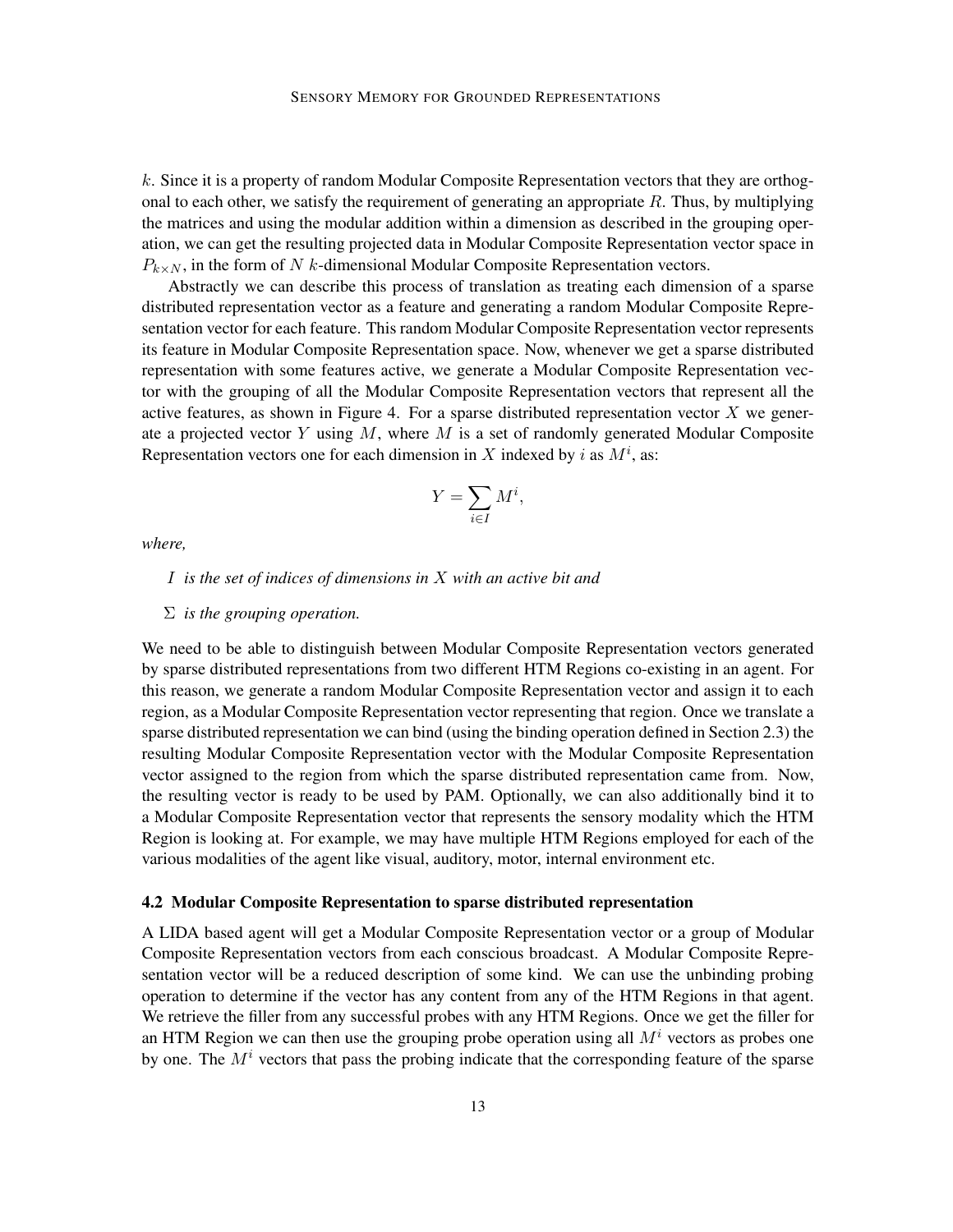

Figure 5. This graph shows the average distance between translated Modular Composite Representation vectors, before and after adding noise to the corresponding sparse distributed representation vectors. Standard deviation bars are shown on each point at the measured noise level.

distributed representation vector dimension was active. This way we can reconstruct the sparse distributed representation from the Modular Composite Representation vector. Once we reconstruct the sparse distributed representation vector  $X$ , it can be used by the corresponding HTM Region for learning.

Formally, to reconstruct each dimension  $i$  of  $X$  we probe the Modular Composite Representation vector Y with the corresponding Modular Composite Representation vector  $M^i$ .

$$
X_i = \begin{cases} 1 & \text{if } distance(Y, M^i) < Threshold \\ 0 & \text{if } distance(Y, M^i) \geq Threshold \end{cases}
$$

We use a stricter Threshold of grouping probe operation than used by Snaider (2012). Here we use  $\mu_{id} - k * \sigma_{id}$  as the Threshold, where  $\mu_{id}$  and  $\sigma_{id}$  are the mean and standard deviation of the Indifference Distance between the Modular Composite Representation vectors of the specified length, and  $k$  is a parameter of the method that can be varied to optimize the performance of reconstruction.

## 5. Experimental Studies

To establish the validity of our method of translation we need to prove two things. First, this method must preserve the distance between two vectors in translation, i.e. different sparse distributed rep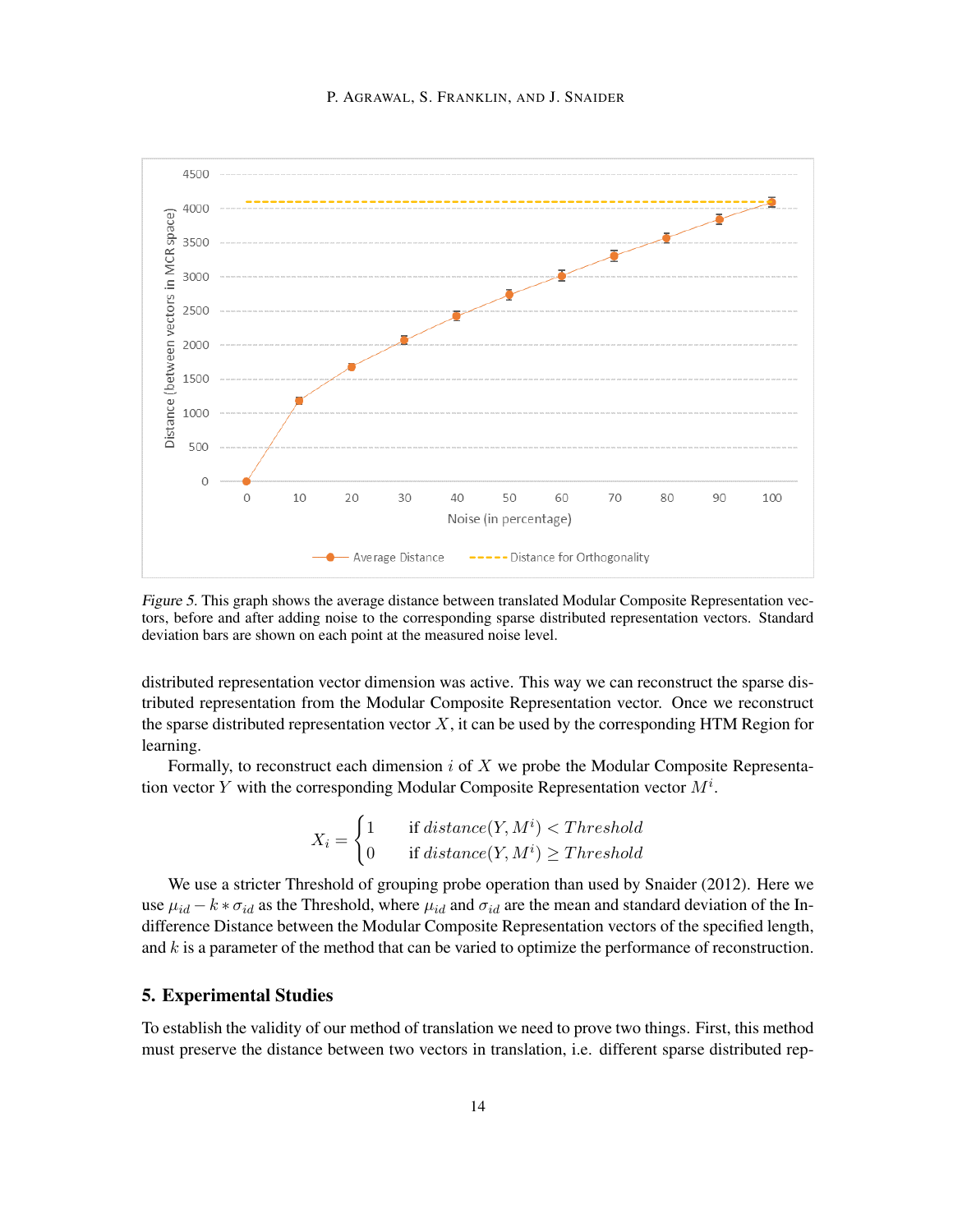resentation vectors when projected should be orthogonal Modular Composite Representation vectors, and similar sparse distributed representation vectors, when projected, should result in Modular Composite Representation vectors that are very close in Modular Composite Representation space. Second, the reconstruction from a Modular Composite Representation vector back to a sparse distributed representation vector is of high fidelity and preserves most of the information. We can tolerate some information loss in the translation back to sparse distributed representation vectors because sparse distributed representation vectors are very noise robust.

For the first test, we generate 100 random sparse distributed representation vectors, 1024 dimensions long and 2% sparse, this is a typical dimensionality for sparse distributed representation vectors from HTM Regions. We then translate them, as described in Section 4.1, into corresponding Modular Composite Representation vectors of dimension 1024, also typical for Modular Composite Representation vectors. We call this set of Modular Composite Representation vectors a reference set. To obtain similar sparse distributed representation vectors and check the quality of translation we add some noise to the sparse distributed representation vectors. Less noise means that sparse distributed representation vectors are similar more noise means they are different to the point where 100% noise means completely different sparse distributed representation vectors. So, we add  $x\%$ noise to the sparse distributed representation vectors by randomly changing  $x\%$  of active bits to inactive and activating the same number of other randomly chosen inactive bits, thus maintaining the sparsity at the same level. In other words, adding x% noise to a 1024-dimensional sparse distributed representation vector creates a new sparse distributed representation vector that has a Hamming distance of  $(2 * x/100 * 1024)$  from the original vector. We then use these noisy sparse distributed representation vectors to generate a new set of Modular Composite Representation vectors. We measure the distance of Modular Composite Representation vectors in the reference set to the ones generated by corresponding noisy sparse distributed representations. Figure 5 graphs the results of this measurement for the 100 vectors.

For the second test, we take the reference set of the 100 Modular Composite Representation vectors and translate them back to sparse distributed representation vectors using the method described in Section 4.2. For  $mod_{16}$  Modular Composite Representation vectors with 1024 dimensions  $\mu_{id}$ was 4095 and  $\sigma_{id}$  was 74, computed empirically. Thus, the threshold used was 4095 – k ∗ 74, as mentioned in Section 4.2. We then compute precision and recall for the number of dimensions of a sparse distributed representation correctly retrieved for each of the Modular Composite Representation vectors. The statistics of the precision and recall for 100 vectors for different values of the parameter k are recorded in Table 1.

We can see from Table 1, that this system is able to reconstruct the sparse distributed representations with perfect precision and recall for  $k = 5$ . We have made the code that produced these results publicly available.<sup>3</sup>

# 6. Discussion

We needed the representations in the Vector LIDA model to be grounded and, we wanted to build a Sensory Memory that could do justice to the power of Vector LIDA by delivering an information-

<sup>3.</sup> Available at https://github.com/pulinagrawal/cla-to-mcr/blob/master/cla-mcr.ipynb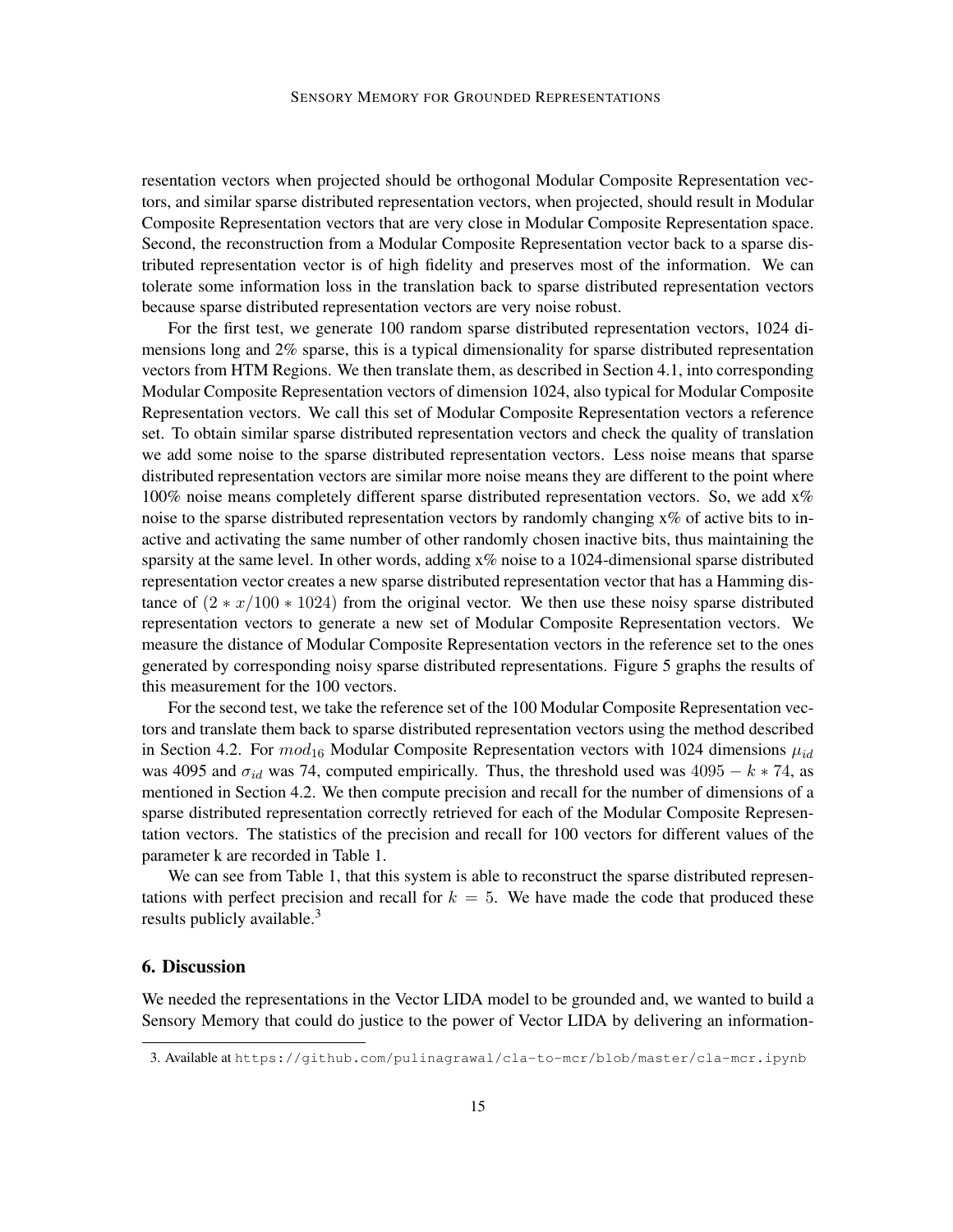|           | $k=0$              | $k=1$                                                                          | $k=2$              | $k=3$              | $k=4$              | $k=5$              |
|-----------|--------------------|--------------------------------------------------------------------------------|--------------------|--------------------|--------------------|--------------------|
| Precision | 0.038              | 0.110<br>$(\pm 0.001)$ $(\pm 0.007)$ $(\pm 0.052)$ $(\pm 0.050)$ $(\pm 0.006)$ | 0.461              | 0.943              | 0.999              | 1.0<br>$(\pm 0.0)$ |
| Recall    | 1.0<br>$(\pm 0.0)$ | 1.0<br>$(\pm 0.0)$                                                             | 1.0<br>$(\pm 0.0)$ | 1.0<br>$(\pm 0.0)$ | 1.0<br>$(\pm 0.0)$ | 1.0<br>$(\pm 0.0)$ |

Table 1. This table shows the statistics in the form of mean (±standard deviation) of precision and recall of retrieval of dimension values of sparse distributed representation vectors from 100 Modular Composite Representation vectors for various values of the parameter k.

rich representation of the environment to the model. We demonstrated how HTM Regions can be used to build high-quality feature detectors for Vector LIDA model. These HTM Regions can be configured to be as expressive in capturing the information from the environment as needed by the particular agent. We also demonstrated how the HTM based Sensory Memory can facilitate successful symbol grounding by achieving high-quality translation from HTM representations (sparse distributed representations) and Vector LIDA representations (Modular Composite Representation vectors) that preserve the information (therefore meaning) captured by the HTM Regions.

This preservation of information happens in both the directions of translation. In the forward translation from sparse distributed representations to Modular Composite Representation vectors, we can see that similar sparse distributed representation vectors remained similar when translated to Modular Composite Representation space. This is demonstrated by Figure 5, where a sparse distributed representation vector with less noise, therefore considered similar to the original sparse distributed representation, had a small distance to the translated Modular Composite Representation vector of the original sparse distributed representation after translation. A translated sparse distributed representation vector with more noise, and its corresponding Modular Composite Representation vector in the reference set are far apart in Modular Composite Representation space. In fact, adding 100% noise to a sparse distributed representation, i.e. creating a completely different sparse distributed representation, and translating it to a Modular Composite Representation vector, made it orthogonal to its corresponding reference vector in Modular Composite Representation space. In the backward translation from Modular Composite Representation vectors to sparse distributed representations, we were able to perfectly reconstruct a sparse distributed representation vector that created that Modular Composite Representation vector as evidenced by the perfect precision and recall with zero standard deviation for k=5, as shown in Figure 6. This result depends on the sparsity of the sparse distributed representation vectors because the sparsity directly affects the number of Modular Composite Representation vectors that are grouped. For a given Modular Composite Representation specification we can only group a certain number of Modular Composite Representation vectors at once. This limit can be increased by increasing the integer range of values that one dimension can hold. For this typical specification of Modular Composite Representation and sparse distributed representation vectors, we were able to show that all the meaning is preserved in the backward translation as well.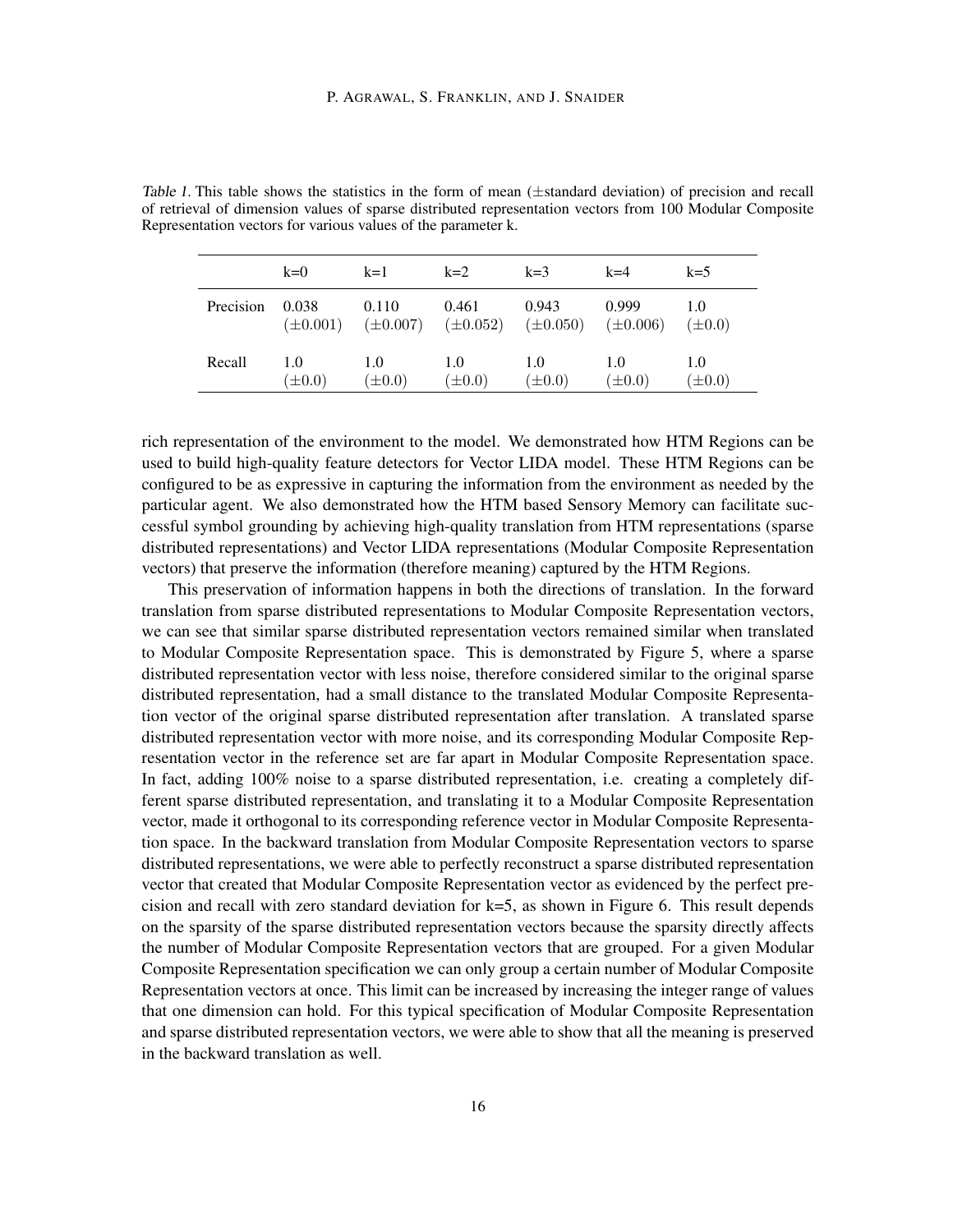Since the meaning is preserved we can say that the symbols used by Vector LIDA in the form of Modular Composite Representation vectors are grounded in the environment using the HTM based Sensory Memory. This will allow us to build agents out of Vector LIDA that have grounded symbols. Also, HTM based Sensory Memory allows the agent to represent its environment richly and meaningfully using Sparse Distributed Representations and Modular Composite Representation vectors. Thus, we propose a way to build Sensory Memory within Vector LIDA with HTM Regions and a method of translation, that we show provides a faithful representation of the environment, as evidenced by our lossless translation, to compliment the augmented capabilities of Vector LIDA.

## Acknowledgements

We thank the reviewers for their useful comments. We also thank Sean Kugele, Steve Strain for improving the quality of work with useful discussions. Dr. Bernie Daigle provided useful insights in improving the readability of the content.

# References

- Aggleton, J. P., & Pearce, J. M. (2001). Neural systems underlying episodic memory: Insights from animal research. *Philosophical Transactions of the Royal Society of London B: Biological Sciences*, *356*, 1467–1482.
- Baars, B. J. (1993). *A cognitive theory of consciousness*. Cambridge, MA: Cambridge University Press.
- Barsalou, L. W. (1999). Perceptions of perceptual symbols. *Behavioral and Brain Sciences*, *22*, 637–660.
- Bingham, E., & Mannila, H. (2001). Random projection in dimensionality reduction: Applications to image and text data. *Proceedings of the Seventh ACM SIGKDD International Conference on Knowledge Discovery and Data Mining* (pp. 245–250). New York: ACM.
- Cutsuridis, V., Hussain, A., & Taylor, J. G. (Eds.). (2011). *Perception-action cycle: Models, architectures, and hardware*. New York: Springer.
- Dasgupta, S., & Gupta, A. (1999). *An elementary proof of the Johnson-Lindenstrauss lemma*. Technical report, International Computer Science Institute, Berkeley, California, USA.
- de Vega, M., Glenberg, A., & Graesser, A. (Eds.). (2012). *Symbols and embodiment: Debates on meaning and cognition*. New York: Oxford University Press.
- Dijkstra, T., Schöner, G., & Gielen, C. (1994). Temporal stability of the action-perception cycle for postural control in a moving visual environment. *Experimental Brain Research*, *97*, 477–486.
- Franklin, S. (1997). *Artificial minds*. Cambridge, MA: MIT Press.
- Franklin, S., Madl, T., Strain, S., Faghihi, U., Dong, D., Kugele, S., Snaider, J., Agrawal, P., & Chen, S. (2016). A LIDA cognitive model tutorial. *Biologically Inspired Cognitive Architectures*, *16*, 105–130.